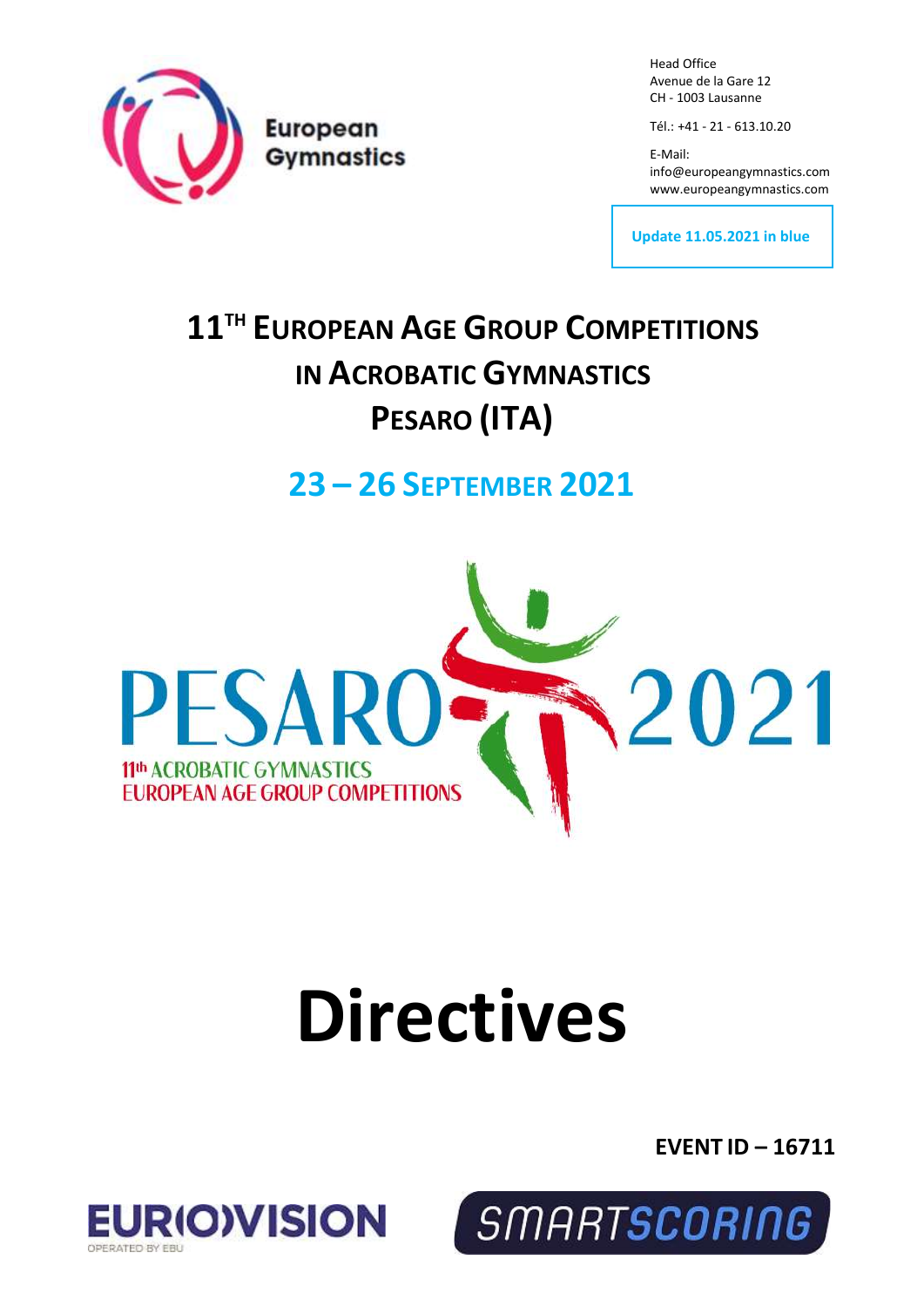Dear President,

# **European Gymnastics is pleased to herein provide you with the Directives for the 11 th European Age Group Competitions in Acrobatic Gymnastics to be held in Pesaro (ITA) from September 23rd to 26th, 2021.**

These European Championships will be organised following the FIG & European Gymnastics Statutes and Technical Regulations (TR), FIG Code of Points and relevant newsletters, FIG Code of Ethics, FIG Code of Conduct, FIG Code of Discipline, FIG General Judges Rules, FIG Specific Judges Rules, FIG Anti-Doping Rules, European Gymnastics Medical Guidelines, the Medical Organisation of FIG Competitions and Events, the European Gymnastics Guidelines for the return to competitions with the Covid-19 pandemic, the FIG Framework for safeguarding athletes and other participants from harassment and abuse in sport during events, the FIG License Rules, European Gymnastics Media Rules, FIG Apparatus Norms, FIG Advertising and Publicity Rules, FIG Rules for Sanctioning (approval) of International Events and European Gymnastics Accreditation Directives, as well as all other Rules and Guidelines valid starting 01 January 2021 onwards, any possible amendments by the date of these European Championships, and any complements decided in the meantime.

All participating Federations commit to abide by the Statutes and all European Gymnastics & FIG Rules and Regulations. Federations that fail to respect them will not be allowed to participate.

# **Regarding COVID-19, the situation will be monitored. European Gymnastics and the LOC strongly recommend that each Federation take a cancellation insurance for their travel, accommodations and meal options.**

# **Table of content**

| 1.              |  |
|-----------------|--|
| 2.              |  |
| 3.              |  |
| 4.              |  |
| 5.              |  |
| 6.              |  |
| 7.              |  |
| 8.              |  |
| 9.              |  |
| 10.             |  |
| 11.             |  |
| 12.             |  |
| 13.             |  |
|                 |  |
| 15.             |  |
|                 |  |
| 17 <sub>1</sub> |  |
| 18.             |  |
| 19.             |  |
| 20.             |  |
| 21.             |  |
| 22.             |  |
| 23.             |  |
| 24.             |  |
|                 |  |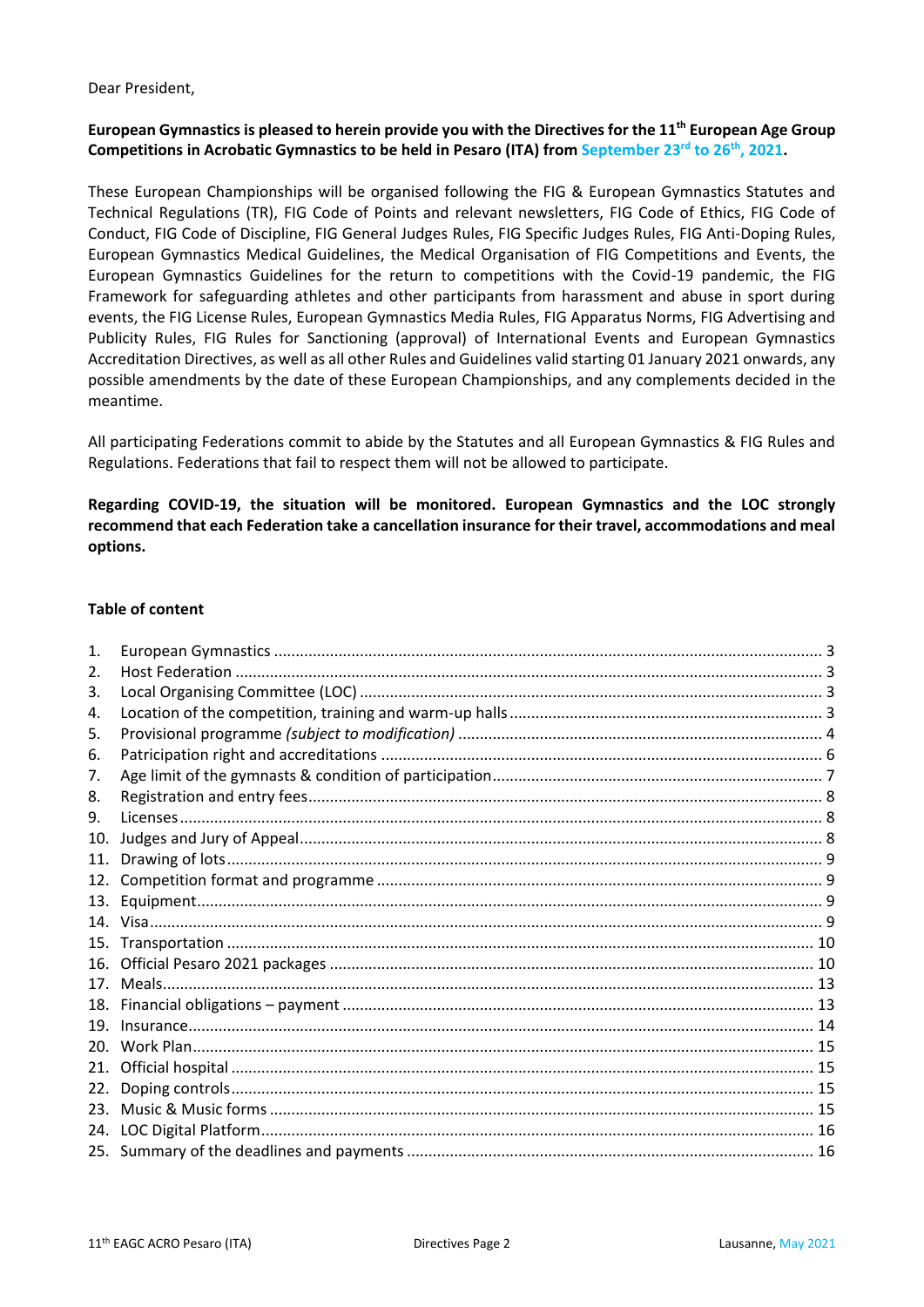#### <span id="page-2-0"></span>**1. EUROPEAN GYMNASTICS**

#### **EUROPEAN GYMNASTICS**

Contact Person: Mrs. Claire Turner Avenue de la Gare 12 CH – 1003 Lausanne – Switzerland Tel.: +41 (0)21 613 10 20 Email: [cturner@europeangymnastics.com](mailto:cturner@europeangymnastics.com) Website: [European Gymnastics](https://www.europeangymnastics.com/)



#### <span id="page-2-1"></span>**2. HOST FEDERATION**

# **FEDERAZIONE GINNASTICA D'ITALIA**

Contact Person: Cristina Casentini Viale Tiziano 70 00196 Rome Tel: +39 06 879 750 Email: [segreteria@federginnastica.it](mailto:segreteria@federginnastica.it) Website: [Federazione Ginnastica d'Italia -](https://www.federginnastica.it/) Home (federginnastica.it)



# <span id="page-2-2"></span>**3. LOCAL ORGANISING COMMITTEE (LOC)**

Contact Person: Mr. Marco Cadeddu Viale Mameli 72/C 61121 Pesaro Tel: + 39 0721 404 959 Email: [events@esatourgroup.com](mailto:events@esatourgroup.com) Event Website: [2021 European Age Group Competitions in Acrobatic Gymnastics](https://www.europeangymnastics.com/event/2021-european-age-group-competitions-acrobatic-gymnastics/overview)

# <span id="page-2-3"></span>**4. LOCATION OF THE COMPETITION, TRAINING AND WARM-UP HALLS**

# **Vitrifrigo Arena** Via Y. A. Gagarin s.n. 61122 Pesaro Email: [vitrifrigoarena@aspes.it](mailto:vitrifrigoarena@aspes.it)

Vitrifrigo Arena was inaugurated on August 1996 with an unforgettable recital of Tenor Luciano Pavarotti and, from that moment on, it hosted important sport events, concerts, theatrical performances, conventions and shows.

For more than 20 years of activity the Arena hosted more than **1'000** events among sport competitions, shows and private conventions and 5 million people audience including the RG World Championships in 2017.

Thanks to its architectural and technical features, Vitrifrigo Arena is a Central Italy landmark for big shows and events.



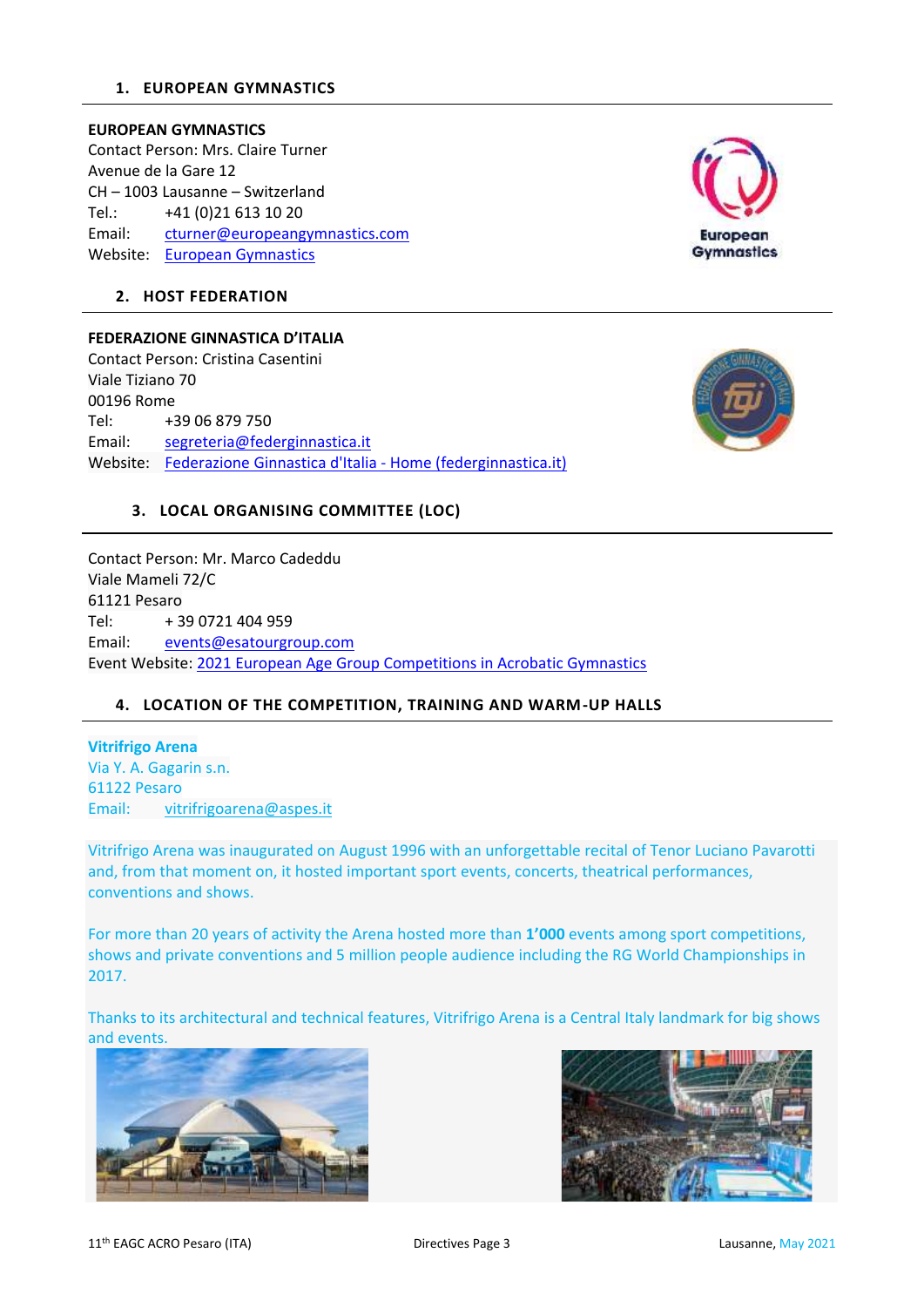|                              | <b>Vitrifrigo Arena</b>                                                                                                                                                             |  |  |
|------------------------------|-------------------------------------------------------------------------------------------------------------------------------------------------------------------------------------|--|--|
|                              | Via Y. A. Gagarin s.n.                                                                                                                                                              |  |  |
|                              | 61122 Pesaro                                                                                                                                                                        |  |  |
| <b>Competition</b><br>Arena  | Hall Capacity: 11000 seats<br>Length: 57,60 m<br>Width: $37,60 m - 48 m$<br>Ceiling height: from 12 m with square mega screen to 35 m<br>Equipment: 1 Competition floor (14m x 14m) |  |  |
|                              | Distance from the official Hotels: between 5 and 5,5 kms                                                                                                                            |  |  |
| <b>Warm-up Hall</b>          | Palestra Sud inside Vitrifrigo Arena<br>Length: 32 m<br>Width: 14 m<br>Ceiling height: 6,70 m<br>Warm-up hall at the Training Hall                                                  |  |  |
|                              | 1 warm-up floor (14m x 14m)                                                                                                                                                         |  |  |
| Inside the competition Arena |                                                                                                                                                                                     |  |  |
| <b>Training Halls</b>        | Length: 57,60 m<br>Width: $37,60 m - 48 m$<br>Ceiling height: from 12 m with square mega screen to 35 m                                                                             |  |  |
|                              | Equipment:<br>3 training floors                                                                                                                                                     |  |  |

# **5. PROVISIONAL PROGRAMME** *(subject to modification)*

<span id="page-3-0"></span>

| Monday, September 20th, 2021                                                                                                                                                                                                                                                                        |                         |  |  |
|-----------------------------------------------------------------------------------------------------------------------------------------------------------------------------------------------------------------------------------------------------------------------------------------------------|-------------------------|--|--|
| Arrival of European Gymnastics TC members                                                                                                                                                                                                                                                           |                         |  |  |
| Tuesday, September 21 <sup>st</sup> , 2021                                                                                                                                                                                                                                                          |                         |  |  |
| Official arrival day of Delegations<br><b>European Gymnastics TC-ACRO Meeting</b>                                                                                                                                                                                                                   | Auditorium<br>Scavolini |  |  |
| Wednesday, September 22 <sup>nd</sup> , 2021                                                                                                                                                                                                                                                        |                         |  |  |
| Official training for 11-17 & 12-19<br><b>European Gymnastics TC-ACRO Meeting</b><br>Judges meeting, instruction for electronic judges draw and for SmartScoring<br>Auditorium<br>Scavolini<br>Measurement<br>Checking of tariff sheets<br><b>Orientation meeting &amp; welcome reception (TBC)</b> |                         |  |  |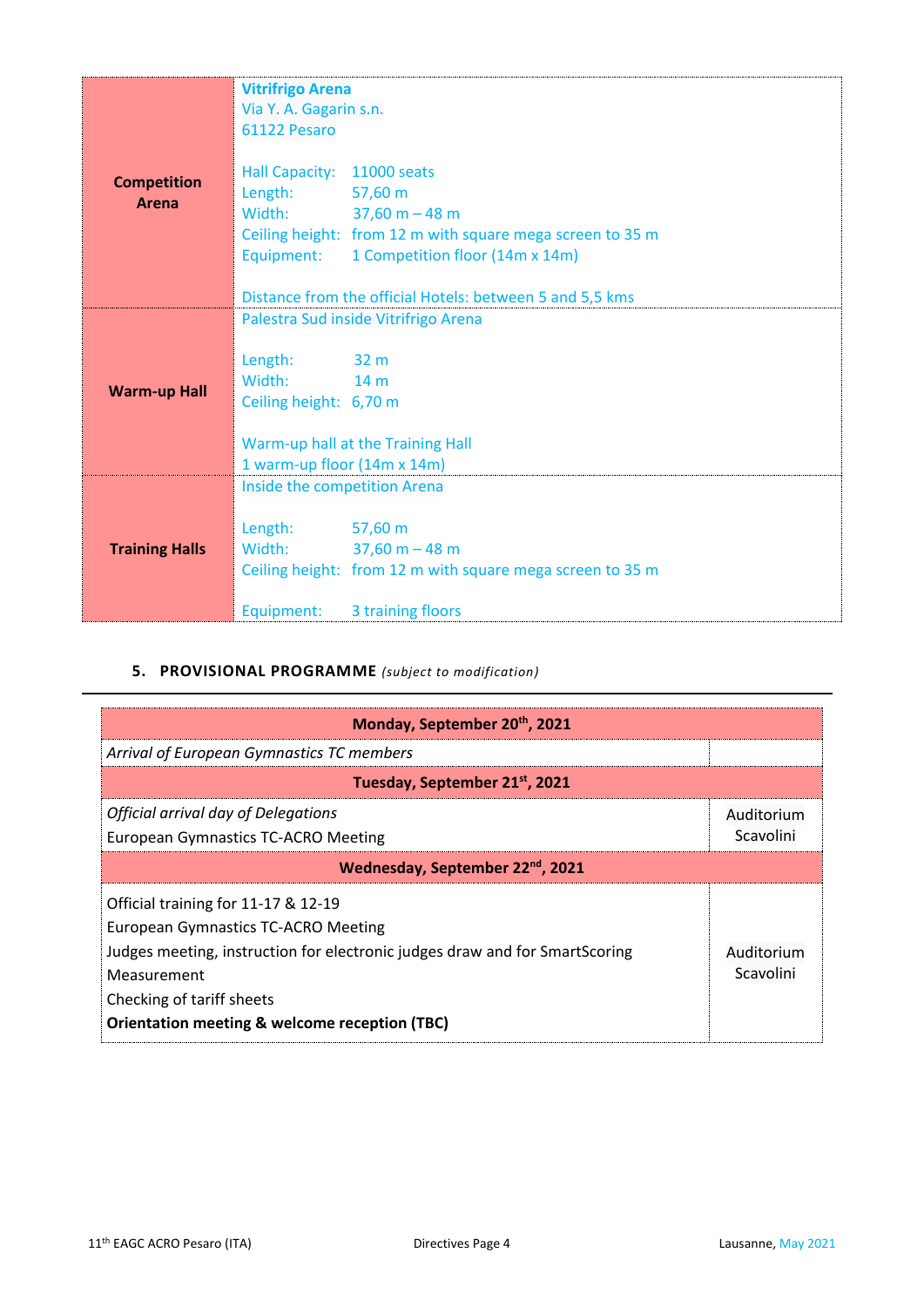| Thursday, September 23rd, 2021            |                                                                                                                                                                                                           |                         |  |
|-------------------------------------------|-----------------------------------------------------------------------------------------------------------------------------------------------------------------------------------------------------------|-------------------------|--|
| Opening ceremony<br>$11 - 17$             | Judges meeting & draw<br>Training for 11-17 & 12-19 (non-competing)<br><b>Qualifications</b>                                                                                                              | Auditorium<br>Scavolini |  |
| $12 - 19$                                 | <b>Qualifications</b>                                                                                                                                                                                     |                         |  |
|                                           | Friday, September 24th, 2021                                                                                                                                                                              |                         |  |
| $11 - 17$<br>$12 - 19$                    | Judges meeting & draw<br>Training for 11-17 & 12-19 (non-competing)<br>Qualifications<br>Qualifications                                                                                                   | Auditorium<br>Scavolini |  |
|                                           | Saturday, September 25th, 2021                                                                                                                                                                            |                         |  |
| $11 - 17$<br>$12 - 19$                    | Judges meeting & draw<br>Training for 11-17 & 12-19 (non-competing)<br><b>Qualifications</b><br><b>Finals</b><br><b>Award Ceremony</b><br><b>Qualifications</b><br><b>Finals</b><br><b>Award Ceremony</b> | Auditorium<br>Scavolini |  |
| Sunday, September 26 <sup>th</sup> , 2021 |                                                                                                                                                                                                           |                         |  |
| Judges draw                               | Training for 11-17 & 12-19<br><b>End of Qualifications</b>                                                                                                                                                |                         |  |
| $11 - 17$                                 | <b>Finals</b><br><b>Award Ceremony</b>                                                                                                                                                                    | Auditorium<br>Scavolini |  |
| 12-19                                     | <b>End of Qualifications</b><br><b>Finals</b><br><b>Award Ceremony</b>                                                                                                                                    |                         |  |
| Closing ceremony<br>Farewell party (TBC)  |                                                                                                                                                                                                           |                         |  |
| Monday, September 27th, 2021              |                                                                                                                                                                                                           |                         |  |
|                                           | <b>Departure of Delegations</b>                                                                                                                                                                           | Hotel                   |  |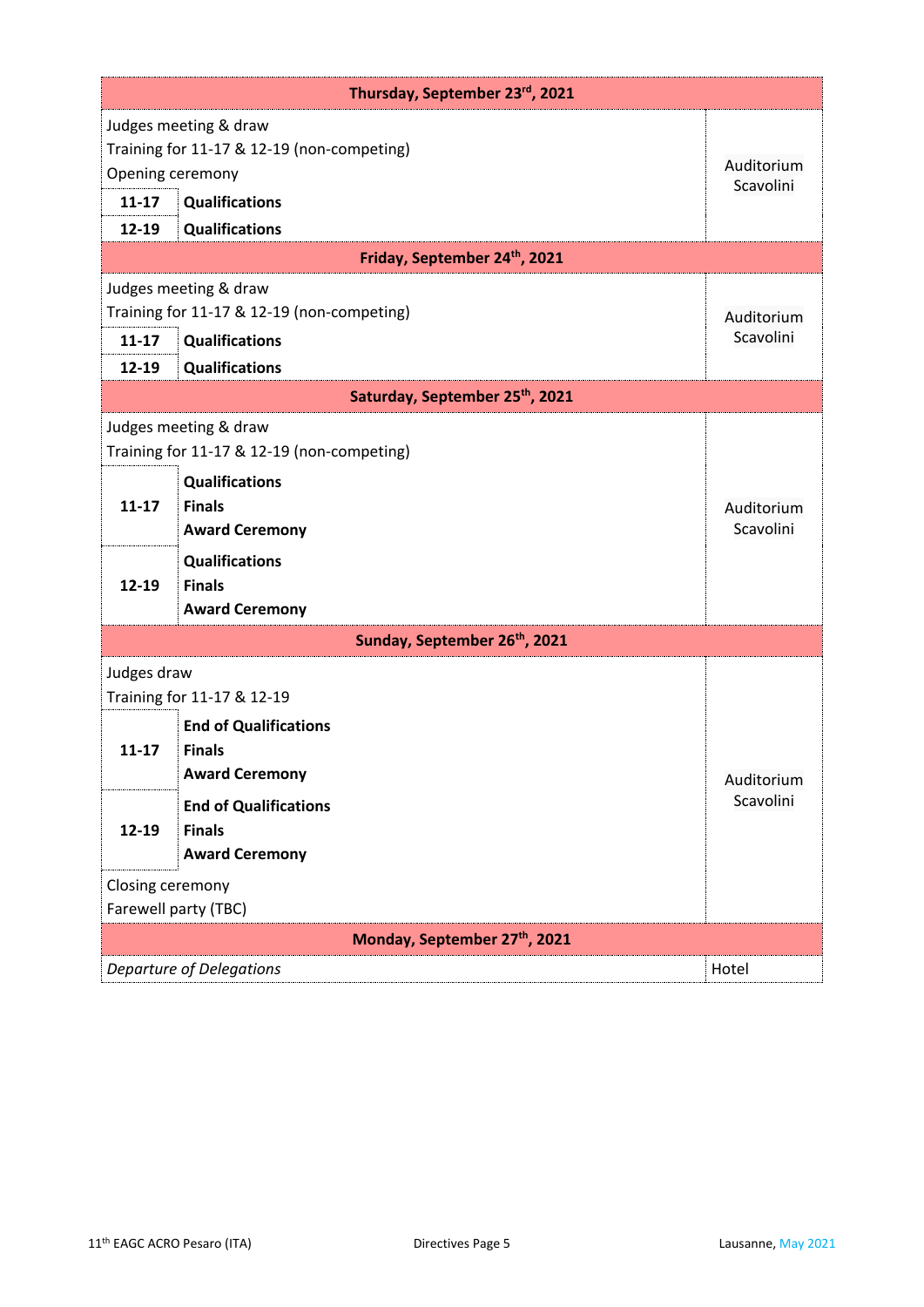<span id="page-5-0"></span>**Gymnasts holding a valid FIG License and with the correct age from European Gymnastics affiliated member federations in good standing may take part in these European Age Group Competition:**

#### **Participation right for 11-17 Gymnasts:**

• Max. 2 units per category

#### **Participation right for 12-19 Gymnasts:**

• Max. 2 units per category

#### **Maximum size of delegation**

The maximum size of each delegation, together with the number of transferable access cards (transferable within the Federation's official delegation) as per European Gymnastics Rules for Accreditation is as follows:

| <b>Function</b>                                               | <b>Total</b>                  |
|---------------------------------------------------------------|-------------------------------|
|                                                               | max. 2 units per category and |
| Gymnasts                                                      | age group                     |
| <b>Head of Delegation</b>                                     |                               |
| Team Manager 4 to 5 units                                     |                               |
| Team Manager 6 units and more                                 | 2                             |
| Coaches 1 unit                                                | 1                             |
| Coaches 2 units                                               | $\overline{\phantom{a}}$      |
| Coaches 3 to 4 units                                          | 3                             |
| Coaches 5 to 6 units                                          | 4                             |
| Coaches 7 to 8 units                                          | 5                             |
| Coaches 9 units & more                                        | 6                             |
| Additional coach or choreographer* 4 to 6 units               | 1                             |
| Additional coach or choreographer* 7 units & more             | 2                             |
| Judges**                                                      | 1 or 2                        |
| <b>Medical Doctor</b>                                         | 1                             |
| <b>Paramedical Staff</b>                                      | 1                             |
| Additional medical doctor or paramedical staff 4 to 7 units   | 1                             |
| Additional medical doctor or paramedical staff 8 units & more | 2                             |
| Guest or VIP Guest 1 to 4 units*                              | 1                             |
| Guest or VIP Guest 5 units and more*                          | 2                             |
| Chaperon* (1 per 10 gymnasts under 18 years, max 4)           | Max. 4                        |

Note: additional transferable access cards may be delivered by European Gymnastics upon request by the delegation due to competition schedule / conditions

\* Accreditation at the charge of the Federation

\*\* in accordance with the TR/FIG excluding any Chair or Difficulty Judge drawn by the ACRO Technical Committee. The judges for 11- 17 and 12-19 can be the same.

#### **Additional accreditations (to be paid to the LOC):**

| <b>Additional accreditations</b>  | <b>Price</b>   |
|-----------------------------------|----------------|
| Additional coach or choreographer | <b>EUR 180</b> |
| Additional paramedical staff      | <b>EUR 180</b> |
| Guest                             | <b>EUR 180</b> |
| <b>VIP Guest</b>                  | <b>EUR 200</b> |
| Chaperon                          | <b>EUR 180</b> |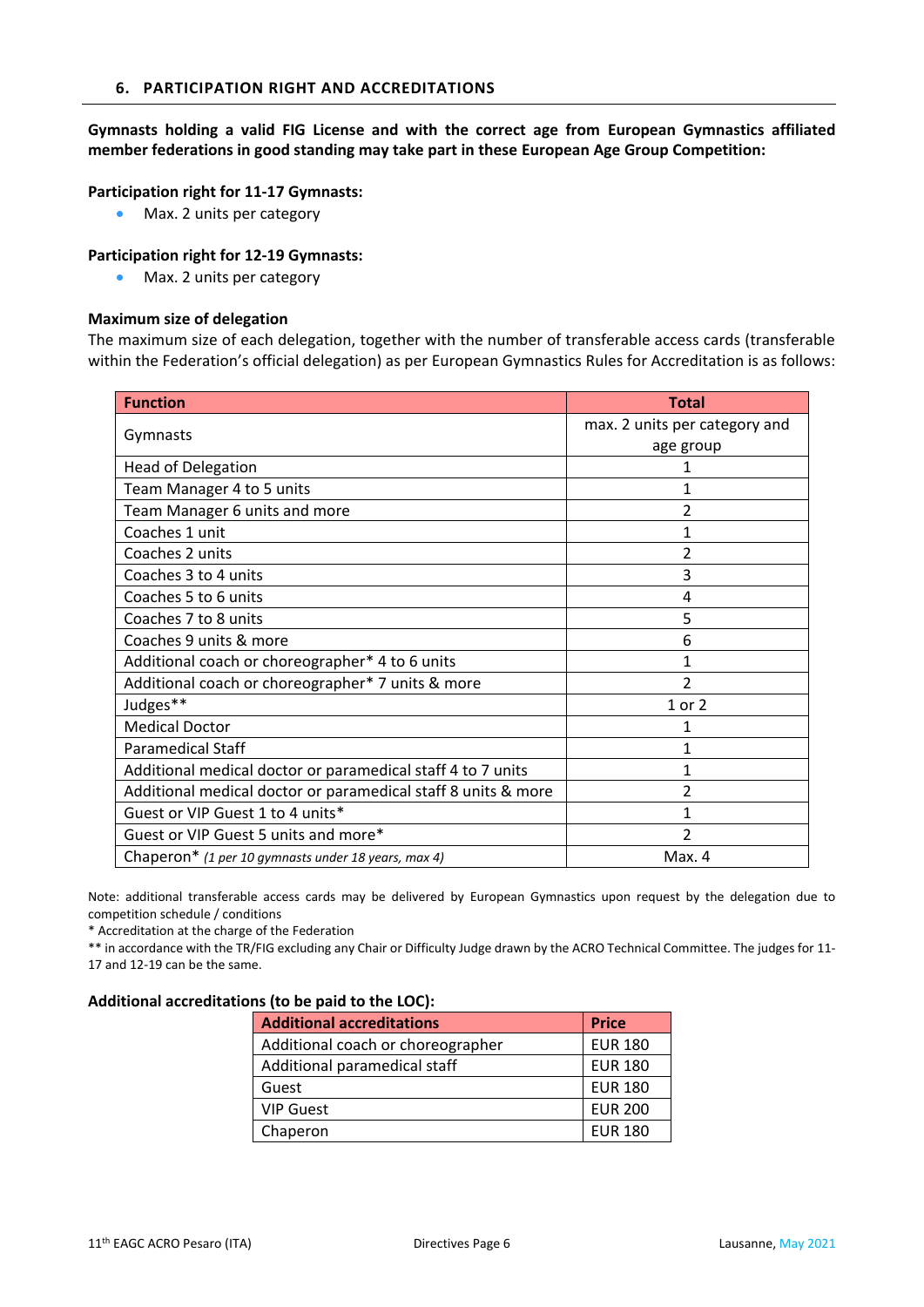# **Accreditation Application Process**

Accreditation cards will be distributed at the Accreditation Centre situated at the Competition Venue upon arrival of the delegations.

The following items will be checked there with the Heads of delegations:

- The passport of gymnasts and judges including all members of the delegations
- The licences of gymnasts
- The judges brevet
- Transport Departure
- The medical insurance for the members of the delegations, except from the gymnasts and judges, see point 19.
- Prove of the fulfilment of all financial obligations to the LOC
- Music check
- Check of national anthem and national flag

In order to accelerate the process of the accreditation, each participating Federation is kindly requested to upload photos and passport copy of each member of its delegation (gymnasts, head of delegation, team leaders, coaches, judges, doctor, physiotherapist) into the LOC digital platform **<https://acc.gymresult.it/>**

The deadline for the photos & passport copies upload (identity colour photo in JPG format, size  $-$  45mm x 35mm, resolution: 800x600plx) is **August 30th, 2021**. Please clearly indicate the corresponding full name (with correct spelling) in the file title. Submission of photos in due time will prevent the delegations from waiting at the accreditation centre. EUR 10 will be charged for each photo the LOC has to make at the arrival of the delegation.

# Media Accreditation

International and local media representatives as well as federations' communications staff who are interested in covering the event can register online at<http://registry.gymdata.online/> **Deadline: September 13th, 2021**

The European Gymnastics Accreditation Rules and Media Rules have to be strictly respected.

# **7. AGE LIMIT OF GYMNASTS & CONDITIONS OF PARTICIPATION**

<span id="page-6-0"></span>**Age Group 1:** 11 – 17 years (born 2004 – 2010) / Max 5 years difference **Age Group 2:** 12 – 19 years (born 2002 – 2009) / Max 6 years difference All gymnasts must have a current valid FIG licence until the end of the event.

On September 23<sup>rd</sup>, 2020, the EC FIG has accepted our proposal to raise all age categories by 1 year. The **maximum difference of 5 years between partners must be kept for the Age Group 1:** 11 – 17 years / **The maximum difference of 6 years between partners must be kept for the Age Group 2:** 12 – 19 years

Pairs or groups who have competed in World Championships, World Cup, The World Games or as Seniors in Continental Championships may not compete in the Age Group Competitions.

Pairs or groups who have competed in the 12-18 (or 12-19 in 2021) or 13-19 (or 13-20 in 2021) age groups in any FIG approved competition, may not compete in the 11-17 age group.

Pairs or groups who have competed in 13-19 (or 13-20 in 2021) age groups in any FIG approved competition, may not compete in the 12-19 age group.

A gymnast may only participate in one Age Group and unit (pair/group) during same competition (WAGC). Individuals who have competed as Seniors, but who are in newly formed age group pairs or groups are eligible.

A gymnast can move down in age groups, only if he/she belongs to a different unit\* (pair/group).

\* Is considered a different unit when in a pair one partner changes and in a group two or more partners change.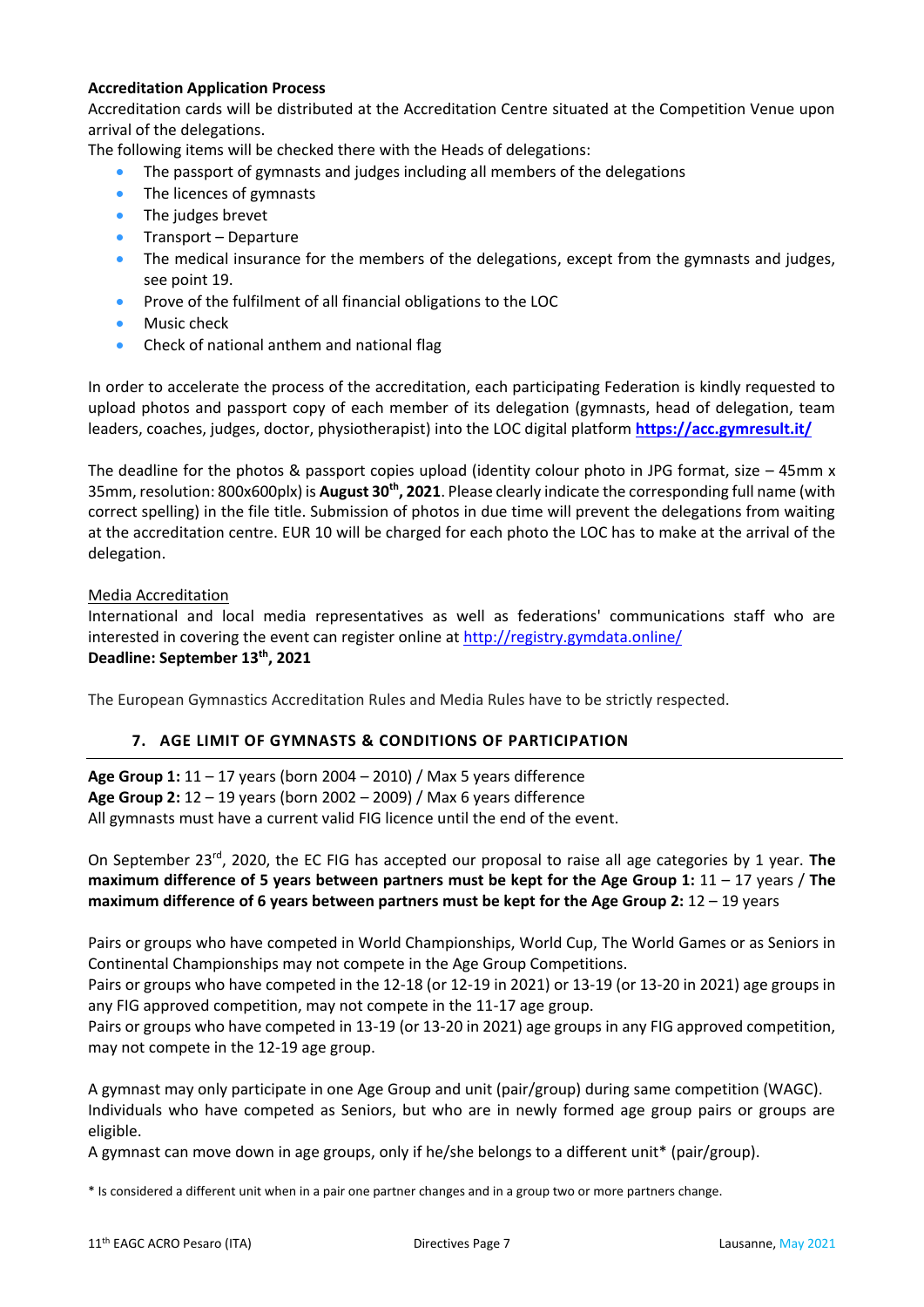<span id="page-7-0"></span>Registrations can **only** be made by European Gymnastics affiliated federations in good standing, via the SmartScoring platform (http://registry.gymdata.online/) and by using the National Gymnastics Federations' login and password.

#### **Definitive Registration**

The definitive registrations must be completed by entering the composition of the delegation until **June 29th , 2021 (23:59 Swiss time) at the very latest.** 

#### **Nominative Registrations**

The nominative registrations must be completed by entering the composition of the delegation until **August 30th, 2021 (23:59 Swiss time) at the very latest.**

#### **Entry Fees EUR 150.- per gymnast**

The total amount of the entry fees must be paid until the date of the nominative registration deadline, **August 30th, 2021 at the very latest on European Gymnastics bank account.**

#### **European Gymnastics fines**

The fines after missing the Registrations deadlines or after late Registrations are as follows (as per the European Gymnastics Technical Regulations, Art. 3.2.6):

| Definitive Registration received after the deadline | EUR 1'500        |
|-----------------------------------------------------|------------------|
| Nominative Registration received after the deadline | FUR1'000         |
| No participation at all (noticed at the venue)      | <b>EUR 1'000</b> |

#### **9. LICENSES**

<span id="page-7-1"></span>The LOC will be responsible for checking the validity of the gymnasts' Licenses. No gymnasts will be accepted without a valid FIG License at the deadline of the Nominative Registration.

In order to be considered, Licence application forms (new or renewal) must be submitted to the FIG at least one (1) month prior to the deadline for nominative registration.

<span id="page-7-2"></span>Please consult FIG License Rules for additional information in this respect.

#### **10. JUDGES AND JURY OF APPEAL**

#### **Judges**

#### **All judges must have a current valid FIG brevet at the time of the event.**

Each delegation is entitled to present two category 1, 2, 3 or 4 judges excluding any appointed difficulty or chair judges until the end of the event. In the draw, the priority may be given to the judges with the high categories.

#### **Federations with international brevet judges are obliged to present a minimum of one judge.**

All judges will be given the opportunity to officiate in at least one event. The selection of judges (draw) is made by the European Gymnastics TC-ACRO. The judges must be eligible to judge in the respective function. The Chairs of Judges Panel and the difficulty judges (totally or partially) are appointed by the European Gymnastics TC-ACRO. All judges must participate in the judges' instruction meeting. The costs for the judges will be at the charge of their respective federations.

• If a federation does not enter a judge, European Gymnastics will request payment of the amount indicated in the below list: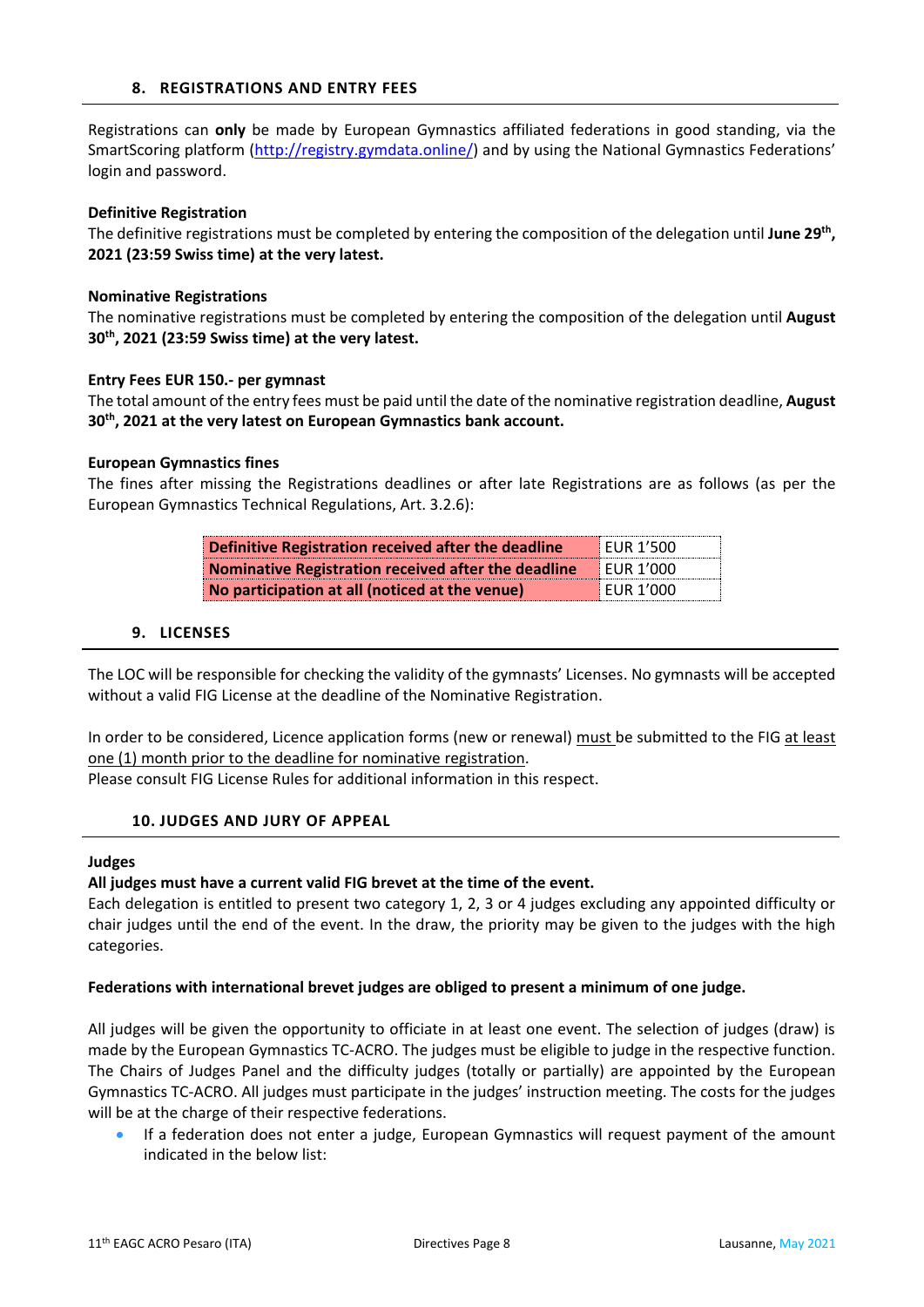| <b>Requested by European</b><br><b>Gymnastics</b> | <b>NF comes with</b> | <b>Sanction</b> |
|---------------------------------------------------|----------------------|-----------------|
| 1 judge                                           | 0 judge              | € 2'000.-       |

### **Judges shall recuse themselves if**

- They are or were married to or live in a registered partnership or co-habit with a gymnast
- They are related to a gymnast by birth or marriage in direct or in collateral line, including the following persons: grandparent, parent, uncle, aunt, brother, sister, child, grandchild, nephew and cousin.

# **11. DRAWING OF LOTS**

<span id="page-8-0"></span>The gymnasts' drawing of lots will decide the starting order of the qualification competitions and the finals. It will take place after the deadline of the definitive entry. The exact date, time and location will be announced in due course by European Gymnastics to the parties concerned which are entitled to be present at the draw.

# **12. COMPETITION FORMAT AND PROGRAMME**

<span id="page-8-1"></span>See the current European Gymnastics & FIG Technical Regulations, FIG Code of Points and FIG Acrobatic Gymnastics World Age Group Competitions (WAGC) regulations.

In 11-17, the exercise to be presented in the final is pre-determined per category in accordance with the age group rules for the current year (2021):

| Women's pairs  | ⋍   | Dynamic        |
|----------------|-----|----------------|
| Mixed pairs    | =   | <b>Balance</b> |
| Men's pairs    | ⋍   | Dynamic        |
| Women's groups | $=$ | <b>Balance</b> |
| Men's groups   | =   | Dynamic        |

# <span id="page-8-2"></span>**13. EQUIPEMENT**

- Floor: FIG ID: 155
- Mats: FIG ID: 162

#### **14. VISA**

<span id="page-8-3"></span>Please verify immediately with your travel agent or the Italian Embassy or Consulate in your country if a visa is required for your travel to Italy. The Italian Gymnastics Federations will be happy to assist each Delegation member with an official invitation letter, provided that the request is made before **16th July 2021** to Mrs. Teresa Marinelli at the following email address: [teresa.marinelli@federginnastica.it](mailto:teresa.marinelli@federginnastica.it) or Tel. +390687975021.

The request must include the function, full name, gender, date of birth, citizenship and passport number, passport expiry date, the arrival and departure dates of the Delegation Member as well as the city the visa application support letter must be sent to.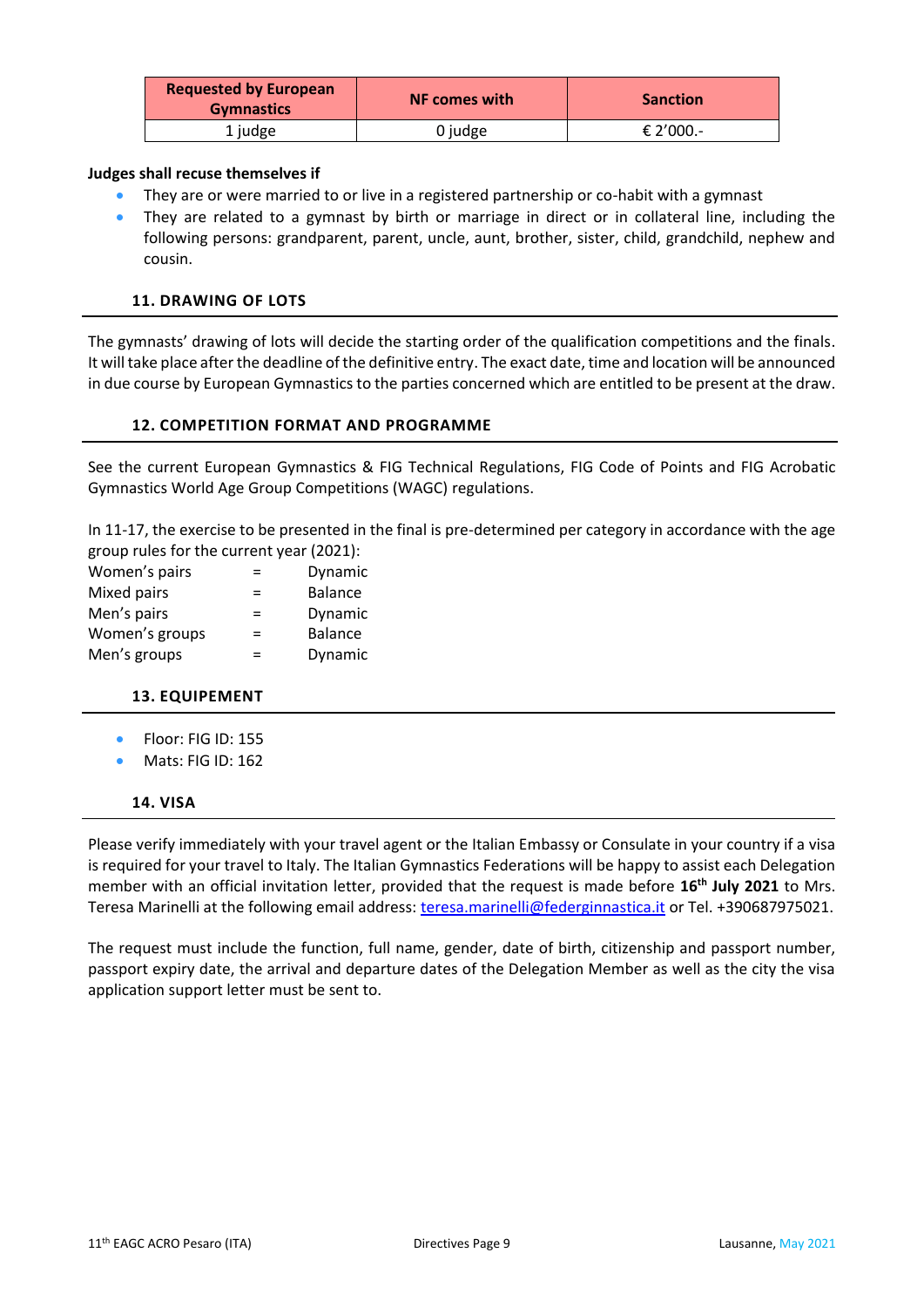#### <span id="page-9-0"></span>International Transportation

The invited participating Federations must pay for the air travel costs of their delegation members. The official arrival airports are: Ancona Airport (AOI – 65km from Pesaro) or Bologna Airport (BLQ – 155 km from Pesaro). You can also arrive by train with the Adriatic line.

The travel details must be submitted to the LOC by email to [events@esatourgroup.com](mailto:events@esatourgroup.com) until **August 30th , 2021**.

#### Local Transportation

The LOC will organize return shuttle buses from official hotels to the competition venue (training venue is inside the competition venue) and for all delegations that have booked the official Pesaro 2021 packages.

Transportation by bus to and from the airports or train station mentioned above are included in the official Pesaro 2021 package price, given that transportation information has been sent in due time.

# **16. OFFICIAL PESARO 2021 PACKAGES**

<span id="page-9-1"></span>Hotel category prices are per night/per person (including breakfast, VAT, return airport transfers, daily local transportation to and from the competition venue).

#### **Official hotel for European Gymnastics**



**Hotel Vittoria 4\***  Piazzale della Libertà 2 61121 Pesaro [grandhotelvittoriapesaro.it](https://www.grandhotelvittoriapesaro.it/fr/)

Located at 5,8 Kms from the venue (around 12 minutes by bus)

#### **Category 1**



| Prices per night/per person                            |                |                |                |  |
|--------------------------------------------------------|----------------|----------------|----------------|--|
| Half board<br><b>Bed &amp; Breakfast</b><br>Full board |                |                |                |  |
| Single room                                            | <b>EUR 165</b> | <b>EUR 150</b> | <b>EUR 130</b> |  |
| Twin/Double room                                       | <b>EUR 150</b> | <b>EUR 135</b> | <b>EUR 115</b> |  |
| Triple room                                            | <b>EUR 135</b> | <b>EUR 120</b> | <b>EUR 95</b>  |  |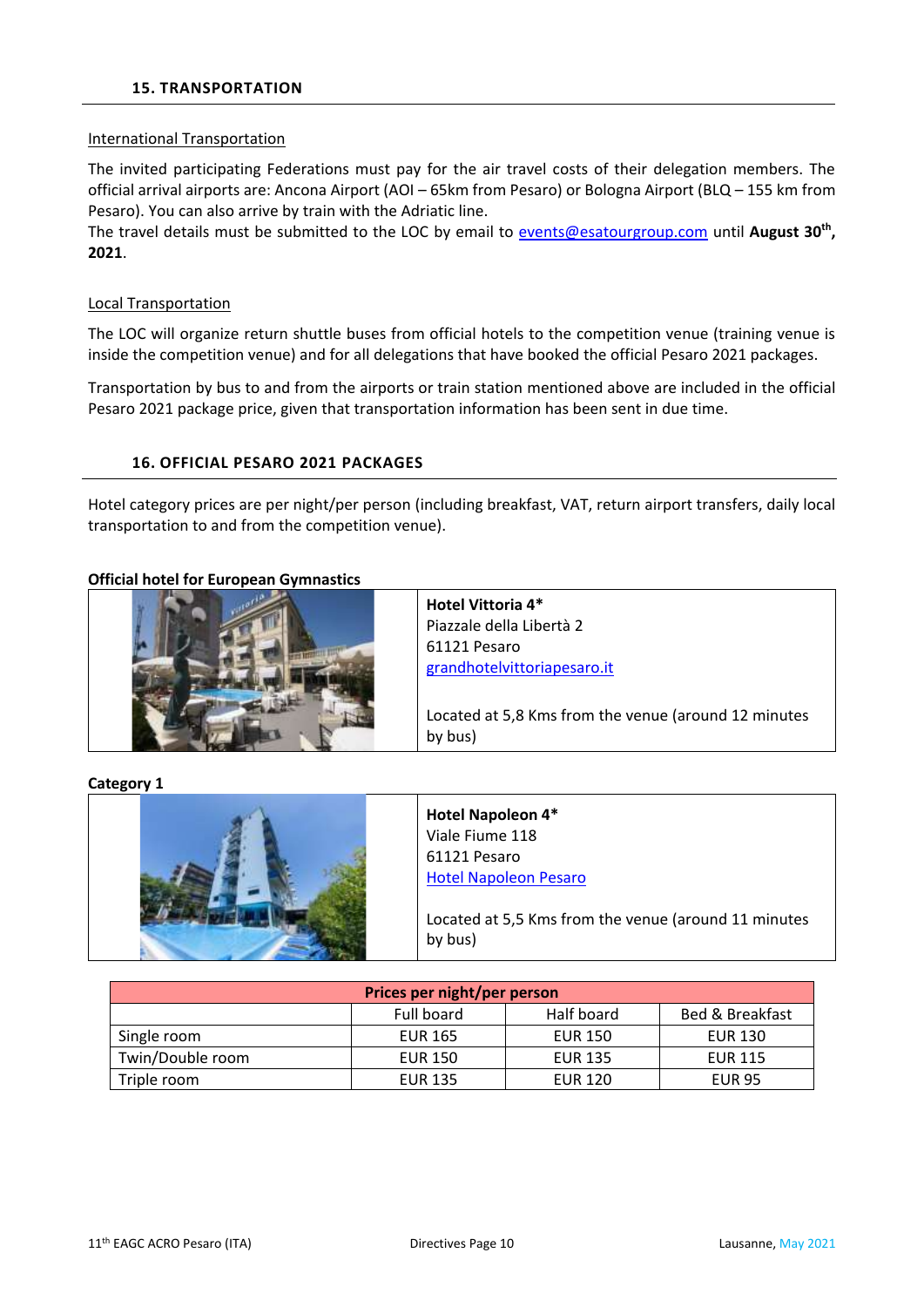

**Hotel Savoy 4\*** Viale della Repubblica 22 61121 Pesaro [hotelsavoypesaro.it](https://www.hotelsavoypesaro.it/)

Located at 5,5 Kms from the venue (around 11 minutes by bus)

| Prices per night/per person                            |                |                |                |  |
|--------------------------------------------------------|----------------|----------------|----------------|--|
| Half board<br><b>Bed &amp; Breakfast</b><br>Full board |                |                |                |  |
| Single room                                            | <b>EUR 165</b> | <b>EUR 150</b> | <b>EUR 130</b> |  |
| Twin/Double room                                       | EUR 150        | <b>EUR 135</b> | <b>EUR 115</b> |  |
| Triple room                                            | <b>EUR 135</b> | <b>EUR 120</b> | <b>EUR 95</b>  |  |

# **Category 2**



**Hotel des Bains 3\*** Viale Trieste 221 61121 Pesaro [Hotel Des Bains Pesaro](https://www.hoteldesbainspesaro.it/) 

Located at 5,8 Kms from the venue (around 12 minutes by bus)

| Prices per night/per person                            |                |                |                |  |
|--------------------------------------------------------|----------------|----------------|----------------|--|
| Half board<br><b>Bed &amp; Breakfast</b><br>Full board |                |                |                |  |
| Single room                                            | <b>EUR 155</b> | <b>EUR 140</b> | <b>EUR 120</b> |  |
| Twin/Double room                                       | <b>EUR 135</b> | <b>EUR 120</b> | <b>EUR 105</b> |  |
| Triple room                                            | <b>EUR 120</b> | <b>EUR 105</b> | <b>EUR 80</b>  |  |

| <b>Hotel Caravelle 3*</b><br>Viale Trieste 269<br>61121 Pesaro<br>Hotel Caravelle Pesaro (hotel-caravelle.net) |
|----------------------------------------------------------------------------------------------------------------|
| Located at 5,5 Kms from the venue (around 11 minutes<br>by bus)                                                |

| Prices per night/per person                            |                |                |                |
|--------------------------------------------------------|----------------|----------------|----------------|
| Half board<br><b>Bed &amp; Breakfast</b><br>Full board |                |                |                |
| Single room                                            | <b>EUR 155</b> | EUR 140        | <b>EUR 120</b> |
| Twin/Double room                                       | <b>EUR 135</b> | EUR 120        | <b>EUR 105</b> |
| Triple room                                            | EUR 120        | <b>EUR 105</b> | <b>EUR 80</b>  |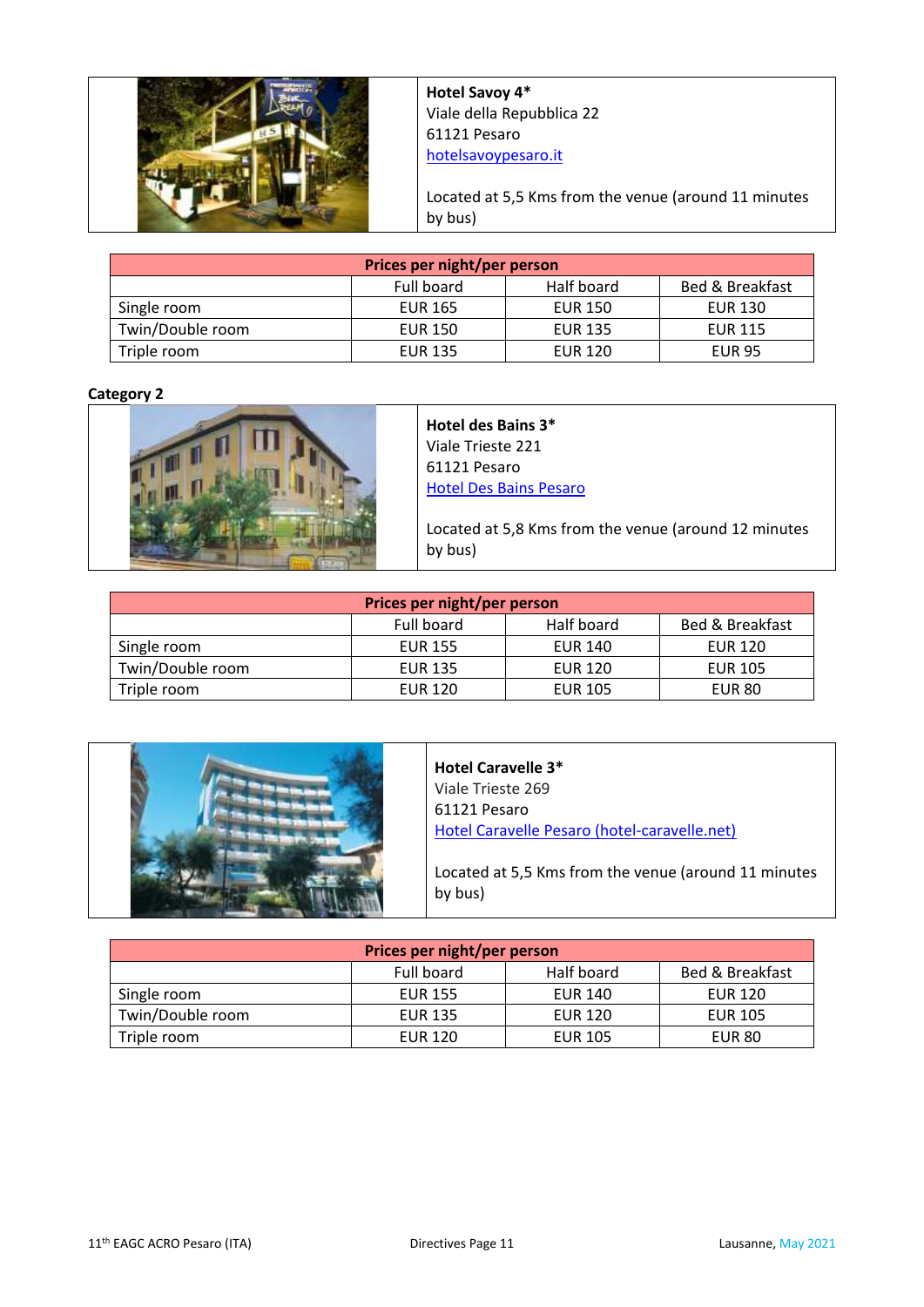

**Hotel Atlantic 3\*** Viale Trieste 365 61121 Pesaro [Hotel Atlantic Pesaro \(pesarovistamare.it\)](https://www.pesarovistamare.it/?utm_source=google&utm_medium=organic&utm_campaign=mybusiness)

Located at 5,5 Kms from the venue (around 11 minutes by bus)

| Prices per night/per person                            |                |                |                |
|--------------------------------------------------------|----------------|----------------|----------------|
| <b>Bed &amp; Breakfast</b><br>Full board<br>Full board |                |                |                |
| Single room                                            | <b>EUR 155</b> | <b>EUR 140</b> | <b>EUR 120</b> |
| Twin/Double room                                       | <b>EUR 135</b> | EUR 120        | <b>EUR 105</b> |
| Triple room                                            | <b>EUR 120</b> | <b>EUR 105</b> | <b>EUR 80</b>  |

# **Category 3**



# **Hotel Nettuno 3\*** Viale Trieste 367 61121 Pesaro [Hotel Nettuno \(hotelnettunopesaro.it\)](https://www.hotelnettunopesaro.it/)

Located at 5,5 Kms from the venue (around 11 minutes by bus)

| Prices per night/per person                            |                |                |                |
|--------------------------------------------------------|----------------|----------------|----------------|
| Full board<br><b>Bed &amp; Breakfast</b><br>Full board |                |                |                |
| Single room                                            | <b>EUR 145</b> | <b>EUR 130</b> | <b>EUR 110</b> |
| Twin/Double room                                       | <b>EUR 125</b> | <b>EUR 110</b> | <b>EUR 95</b>  |
| Triple room                                            | <b>EUR 115</b> | <b>EUR 100</b> | <b>EUR 75</b>  |

| Hotel Mare 3*<br>Viale Trieste 371<br>61121 Pesaro              |
|-----------------------------------------------------------------|
| <b>MARE HOTEL (marepesaro.it)</b>                               |
| Located at 5,5 Kms from the venue (around 11<br>minutes by bus) |

| Prices per night/per person                            |                |                |                |
|--------------------------------------------------------|----------------|----------------|----------------|
| Half board<br>Full board<br><b>Bed &amp; Breakfast</b> |                |                |                |
| Single room                                            | <b>EUR 145</b> | <b>EUR 130</b> | <b>EUR 110</b> |
| Twin/Double room                                       | <b>EUR 125</b> | <b>EUR 110</b> | <b>EUR 95</b>  |
| Triple room                                            | <b>EUR 115</b> | <b>EUR 100</b> | <b>EUR 75</b>  |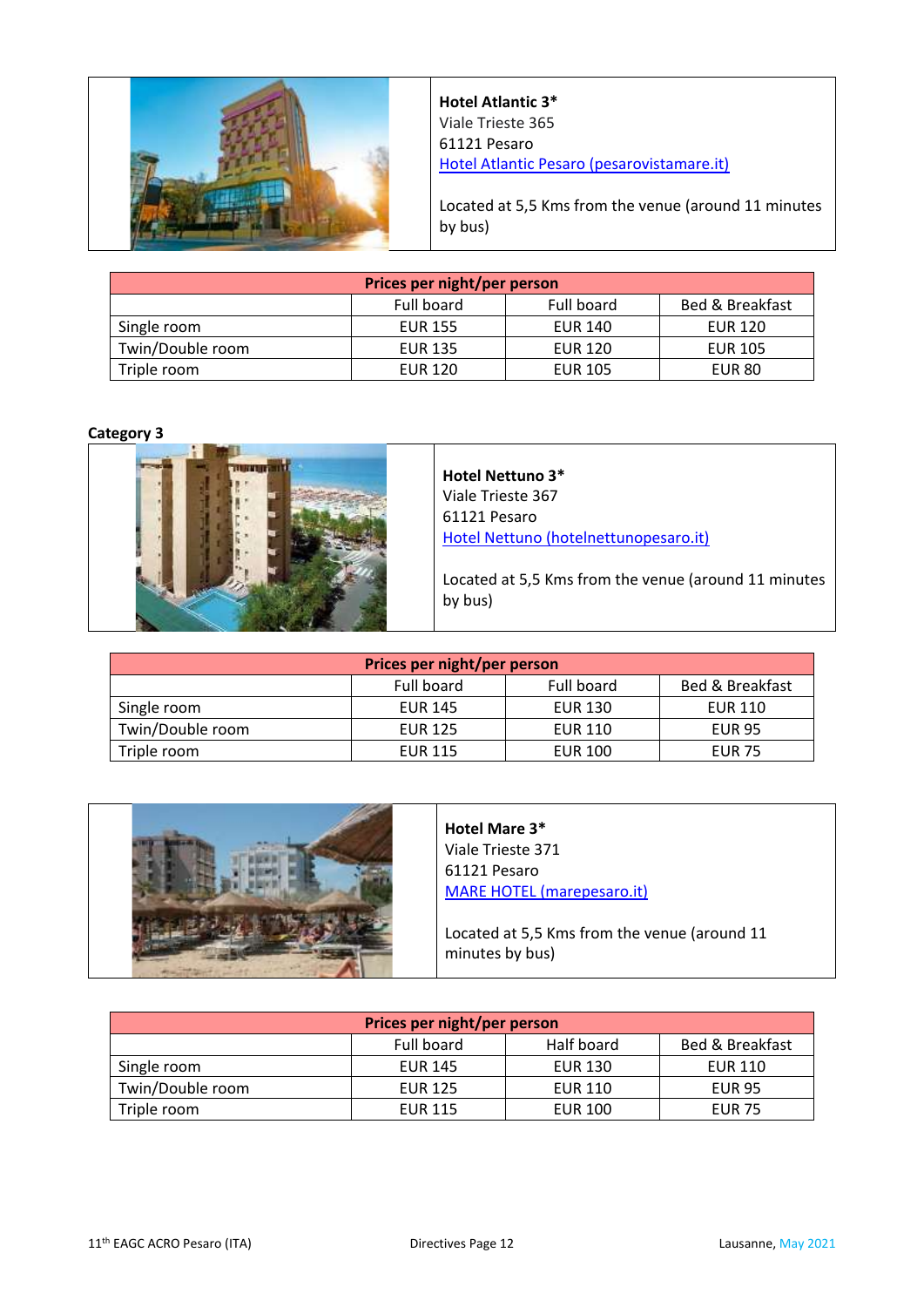#### **Category 4**



**Hotel Sylvia 3\*** Viale Rovereto 32 61121 Pesaro [Hotel Sylvia \(sylviahotel.it\)](http://www.sylviahotel.it/)

Located at 5,5 Kms from the venue (around 11 minutes by bus)

| Prices per night/per person                            |                |                |                |
|--------------------------------------------------------|----------------|----------------|----------------|
| Half board<br>Full board<br><b>Bed &amp; Breakfast</b> |                |                |                |
| Single room                                            | <b>EUR 135</b> | EUR 120        | <b>EUR 100</b> |
| Twin/Double room                                       | <b>EUR 115</b> | <b>EUR 100</b> | <b>EUR 85</b>  |
| Triple room                                            | <b>EUR 105</b> | <b>EUR 90</b>  | <b>EUR 65</b>  |

#### **Hotel reservation**

The Accommodation Request must be submitted by email to the LOC at [events@esatourgroup.com](mailto:events@esatourgroup.com) by **June 29th, 2021** at the very latest.

The hotel rooms will be allocated on a "*first come, first serve*" basis as the number of rooms are limited at each hotel.

The rooming list shall be submitted to the LOC within August 30<sup>th</sup>. Details will be communicated by the LOC directly to NF.

#### **17. MEALS**

<span id="page-12-0"></span>Breakfast and meals will be served at the hotels; the price is included in the cost of each hotel booking.

#### **Farewell Banquet**

Due to the Covid pandemic, we have exceptionally decided that it is safer to exclude the banquet from the accommodation package and charge you separately for the banquet only in case it can take place. We will come back to you in due time if the banquet can take place or not.

#### **18. FINANCIAL OBLIGATIONS** *–* **PAYMENT**

#### <span id="page-12-1"></span>**Payments to European Gymnastics:**

The non-reimbursable registration fee of **EUR 150.-** per gymnast must be paid to the European Gymnastics.

Registrations without the appropriate payment of the registration fee at the time of the Nominative Registration (funds received by the European Gymnastics) will be considered invalid (i.e. the athletes will not be allowed to compete).

Federations which have not fulfilled their financial obligations towards the European Gymnastics & FIG are not be allowed to participate in these European Championships either.

Each participating member Federation is kindly requested to clearly state payment's purpose as follows:

# **NF Discipline Event Year Host Country**

# **Example: SUI ACRO EAGC 2021 ITA**

The participating federation is responsible for covering all bank fees in connection with the bank transfers. **The payment must be made in EUR only. Total amount of the European Gymnastics entry fees to be paid to:**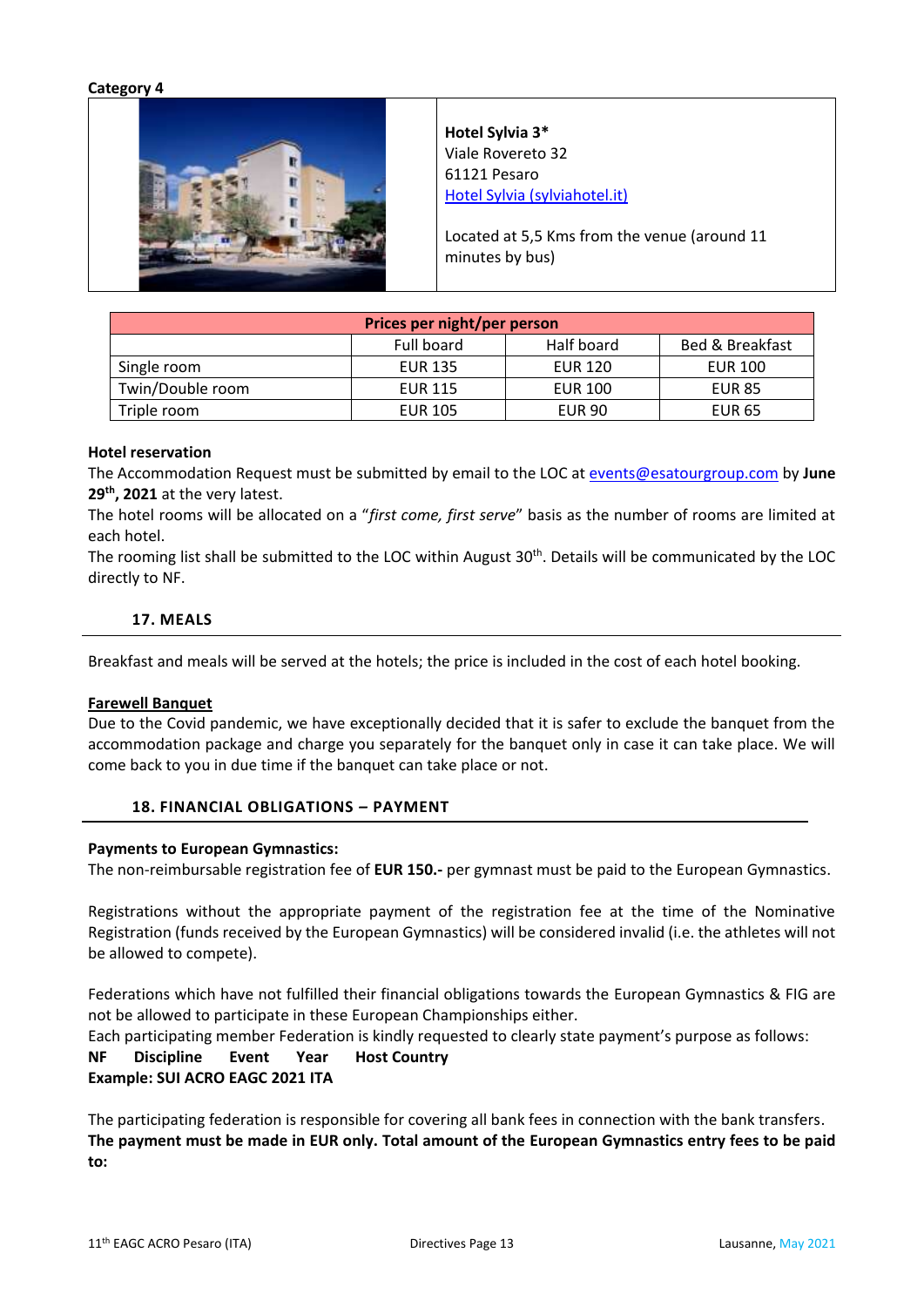| <b>Beneficiary</b>         | <b>European Gymnastics</b><br>Av. de la Gare 12, CH-1003 Lausanne/Switzerland |
|----------------------------|-------------------------------------------------------------------------------|
| <b>Bank Account / IBAN</b> | CH05 0076 7000 L520 5704 9                                                    |
| <b>Bank name</b>           | BCV, Place St.-François 14, CP 300, CH-1002 Lausanne/Switzerland              |
| SWIFT/BIC                  | BCVLCH <sub>2L</sub> XXX                                                      |

# **Payments to the LOC:**

Federations which have not fulfilled their financial obligations towards the LOC by the given deadlines herein mentioned may still have the possibility to participate, but the LOC will not guarantee the hotel booking, meals and local transportation.

Payment for the official Pesaro 2021 package options must be made through bank transfer to:

| <b>Beneficiary</b>         | <b>ESATOUR SRL</b><br>Viale Mameli 72/C - 61121 Pesaro/Italy |
|----------------------------|--------------------------------------------------------------|
| <b>Bank Account / IBAN</b> | IT48B0200813308000104240643                                  |
| <b>Bank name</b>           | UNICREDIT BANCA SPA – FIL. CORSO XI SETTEMBRE - PESARO       |
| SWIFT/BIC                  | UNCRITM1ST5                                                  |

Each participating member Federation is kindly requested to write on the transfer document the payment's purpose as follows: **country\_EAGC** (ex. ITA\_ EAGC)

The participating federation is responsible for covering all bank fees in connection with the bank transfers. Please state the name of your Federation and the payment purpose on the transfer. The payment must be made in EUR only.

# **Payment deadlines:**

- The first 50% of the total package costs by **June 29th, 2021**
- Settlement of the remaining 50% of package costs– by **August 30th, 2021**

# **Cancellation Policy**

European Gymnastics and the LOC strongly recommend that each Federation take a cancellation insurance for their official package options.

Official Pesaro2021 package:

- from June 29, 2021 to July 28, 2021: 25% of the total official package cost will be charged
- from July 29, 2021 to August 30, 2021: 50% of the total official package cost will be charged
- after August 31, 2021: 100% cancellation fee of the total official package cost will be applied

# **19. INSURANCE**

<span id="page-13-0"></span>The Host Federation, the LOC, European Gymnastics and the FIG will not be held responsible for any liabilities in case of accidents, illness, repatriation and the like.

The FIG Technical Regulations foresee that all participating Federations are responsible for making their own arrangements to have the necessary valid insurance coverage against illness, accidents and for repatriation for all the members of their Delegation.

We would like to inform you that the European Gymnastics has concluded a contract with IMSSA International Medical & Security Sports Assistance. The detailed terms and conditions of this insurance policy can be found on our intranet website [\(www.europeangymnastics.com\)](http://www.europeangymnastics.com/) under "Contractual Documents".

**People insured:** all the **gymnasts** participating in the European Acrobatic Gymnastics Championships and the people acting as **judges** during these Championships.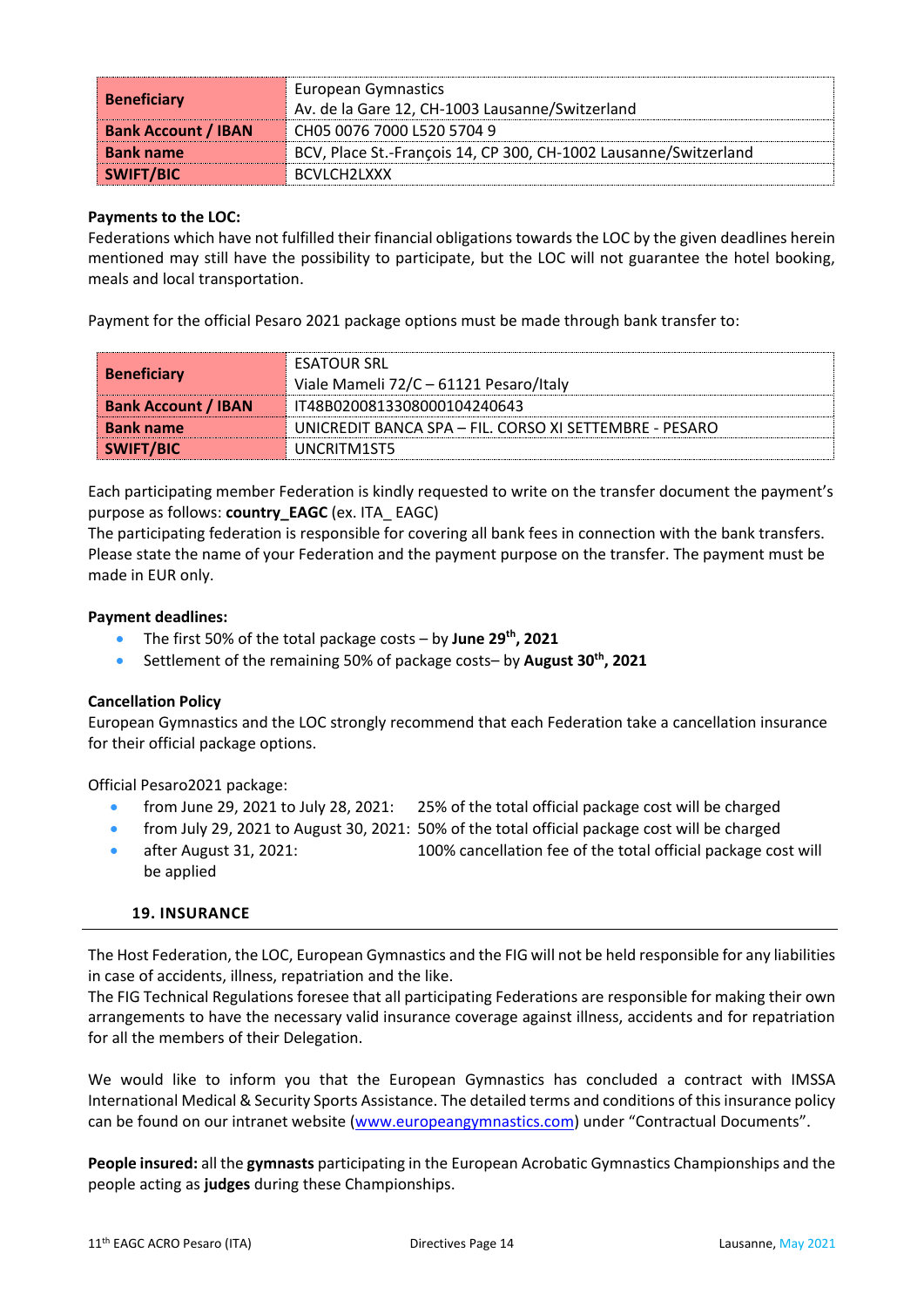**Attention:** the coaches, heads of delegation, etc, are **NOT** insured, please present a proof of insurance at the accreditation. IMSSA insurance does cover Covid-19 as illness. However, an eventual quarantine period in Italy is **NOT** covered!

The LOC will verify the insurance upon arrival of the delegation members (e.g. cover note or photocopy of the valid policy in English writing). Delegation members with insufficient insurance cover must inform the LOC in advance.

<span id="page-14-0"></span>The LOC will subsequently offer insurance at the Federations own charge as follows: 50 EUR per person/day.

# **20. WORK PLAN**

The Workplan will be published on the European Gymnastics website **six weeks at the latest before** the start of the competitions.

# **21. OFFICIAL HOSPITAL**

<span id="page-14-1"></span>The Official hospital will be: Name**:** PRESIDIO OSPEDALIERO SAN SALVATORE Address: PIAZZALE CARLO CINELLI 1 - PESARO (ITALY) Tel: +3907213611

The name of the Medical Doctor will be communicated in the Work Plan.

This official hospital as well as the medical personnel assigned duly accept the International SOS (IMSSA insurance card) for all athletes holding a valid FIG License as well as for all judges with an International FIG Judges Brevet valid at the time of these European Age Group Competitions.

# **22. DOPING CONTROLS**

<span id="page-14-2"></span>Doping controls will be made according to FIG Anti-Doping Rules and WADA Code and Standards. The following tests will be run: standard controls (urine), standard control(s) + ESA, standard control(s) + GHRF, standard control(s) + GH (blood).

#### **23. MUSIC & MUSIC FORMS**

<span id="page-14-3"></span>The music must be uploaded to the LOC via LOC digital platform by **August 30th, 2021** at the very latest.

Musics have to be uploaded in the following format: File format: .mp3 Name of file must contain:

- The category (1116 or 1218)
- The event  $(W2 M2 MX2 W3 M4)$
- The name of the nation (official abbreviation of the country)
- Number (1 or 2)
- Exercise (B, D, C)
- The last name of one of the gymnasts (Example: 1116\_M4\_ITA\_1\_B\_SIRCA.mp3)

Delegation members are requested to keep in their possession a specimen of their CD and USB key for their training sessions and in case of a technical problem.

Each Federation will also have to confirm that the music used does not violate any copyrights and that it can be broadcasted within sports.

At the accreditation, the Heads of delegation have to hand in the Music Release form which you will receive together with the work plan.